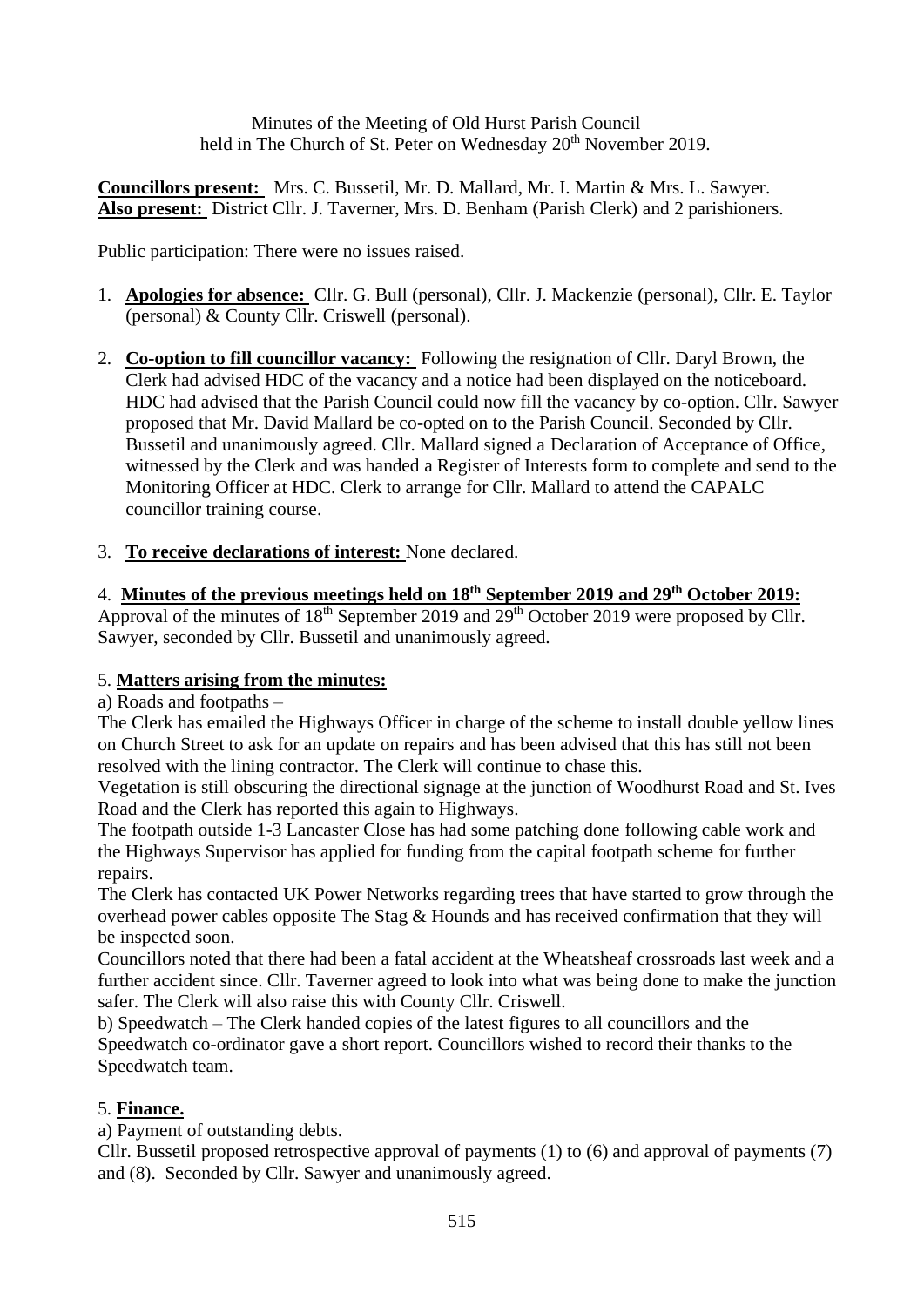(1) Cq. No. 000626 - £289.45, Mrs. D. Benham, wages and expenses of Parish Clerk for September.

(2) Cq. No. 000627 - £150.00, Mr. A. Abbs, grass verge cut.

(3) Cq. No. 000628 - £20.95, askiT Services Ltd, anti-virus renewal for laptop.

(4) Cq. No. 000629 – £60.00, SR Howell & Co., payroll provider charge  $1/4/19$  to 30/9/19.

(5) Cq. No. 000630 - £40.00, Information Commissioner, Data Controller registration fee.

(6) Cq. No. 000631 - £189.45, Mrs. D. Benham, wages and expenses of Parish Clerk for October.

(7) Cq. No. 000632 - £25.64, K & M Lighting Services, quarterly street lighting maintenance change.

(8) Cq. No. 000633 - £196.65, Mrs. D. Benham, wages & expenses of Parish Clerk for November. b) Current position.

A copy of the receipts and payments and bank reconciliation was passed to all councillors. Cllr. Sawyer checked the bank statement against the reconciliation.

c) To agree the budget and precept for 2020/21.

Prior to the meeting, the Clerk had provided councillors with details of the remaining expected expenditure for the current financial year and a draft budget for consideration at the meeting. Cllr. Sawyer proposed that Old Hurst Parish Council adopt the budget as detailed by the Clerk and set a Precept of £5350 for the financial year 1<sup>st</sup> April 2020 to 31<sup>st</sup> March 2021. Seconded by Cllr. Bussetil and unanimously agreed.

## 7**. Planning – update on previous applications.**

19/01215/HHFUL Single storey side and rear extensions, new porch to front elevation. 1 Wellington Close, Old Hurst, PE28 3AE. Pending decision.

19/01539/S73 Minor variations to 18/01661/FUL, land north of Mulfield House. Pending decision. Following a complaint from a parishioner regarding water running down The Lane, following heavy rainfall, three councillors and the Clerk met with the owner of the new building site. This is a longstanding occurrence and there has been a period of very wet weather. The owner has installed a drain underneath the new site entrance and assured councillors that no extra water could therefore be leaving the site. The owner has unblocked the culvert belonging to CCC at the front right-hand side of the site and reinstated the grip, to help water find its way off the road and into the culvert. The ditch at the front of the site will be dug out when new mature hedging is planted. The owner is keen that residents call him if they have any concerns during the build and a contact number is available from the Clerk.

19/01836/FUL RAF Wyton Airfield. In progress.

## 8. **Police matters.**

The police website shows 1 reported crime in Old Hurst for August and no reported crimes in September.

## 9. **Correspondence.**

Forwarded to councillors:

- a) Weekly Rural Bulletins.
- b) Bury submission Neighbourhood Plan.
- c) IHMC incident reports.
- d) Rural Funding Digest.
- e) Roadworks and Events Diary.
- f) Highways Events Diary.
- g) Cambridgeshire Highways Open Days.
- h) Police and Crime Commissioners Parish Council Briefing cancelled.
- i) Operation London Bridge planning for the death of the sovereign.